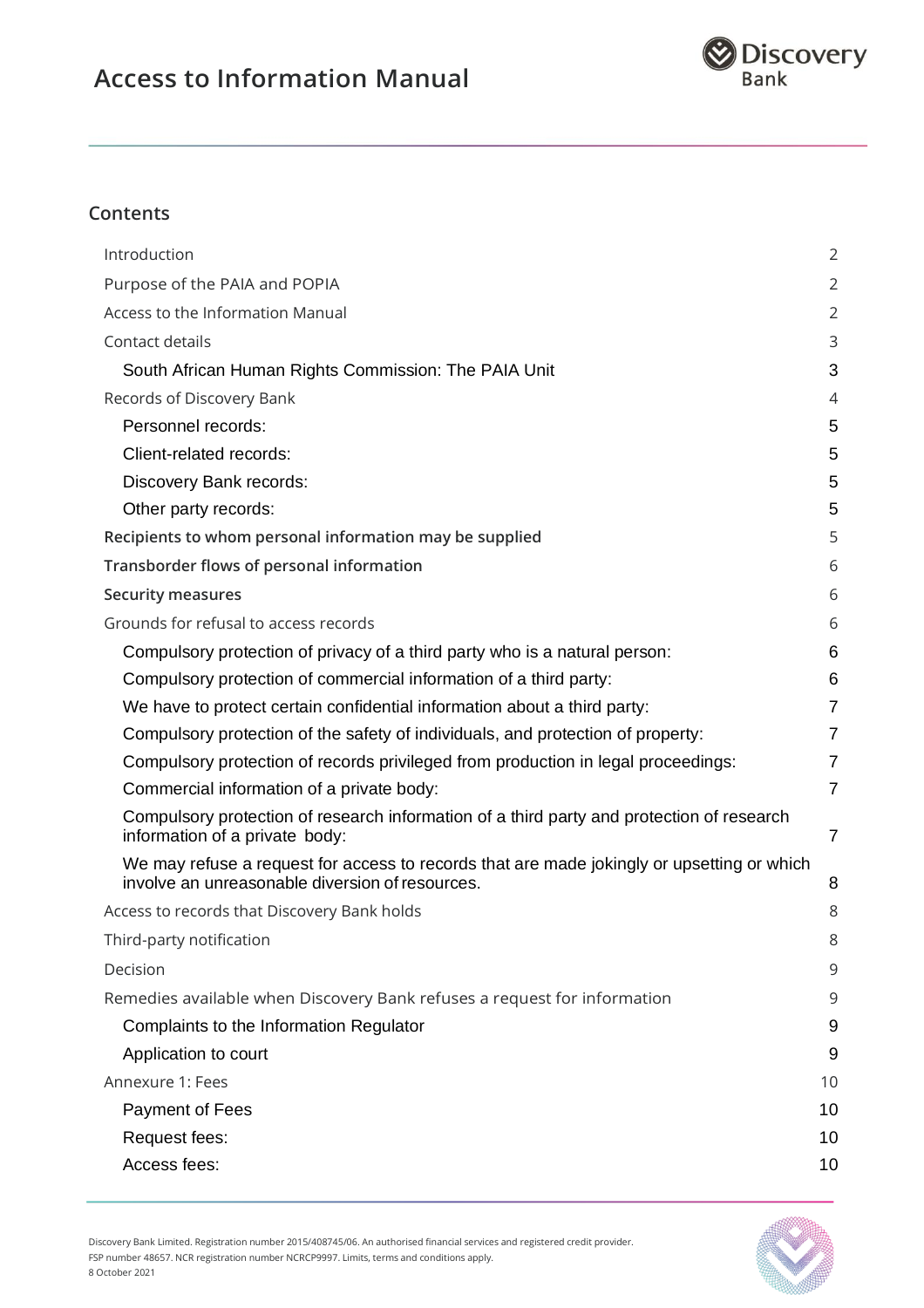

| Reproduction fee: |  |
|-------------------|--|
| Deposit:          |  |

## <span id="page-1-0"></span>**Introduction**

Your privacy is very important to us, and Discovery Bank is committed to protecting your right to privacy as well as your right to access any information that Discovery has on you.

This Access to Information Manual ('Manual') is prepared in compliance with the Promotion of Access to Information Act 2 of 2000 ('PAIA') and the Protection of Personal Information Act 4 of 2013 ('POPIA'). In terms of this legislation, everyone has the right to access their personal information that is processed by a private body or responsible party, such as Discovery Bank. The purpose of this Manual is to enable requesters to get access to the records to which they are entitled in a quick, easy, and accessible manner.

## <span id="page-1-1"></span>**Purpose of the PAIA and POPIA**

PAIA aims to give effect to every South African's constitutional right to access their information held by the state or a private body. This information can be accessed for the purpose of exercising or protecting any right contained in the Bill of Rights.

When such a request is made, Discovery is obliged to give access to the requested information, except where the law expressly provides that the information must not be released.

It is important to note that PAIA recognises certain limitations to the right of access to information, which includes:

- Limitations aimed at the reasonable protection of the right to privacy:
- Commercial confidentiality; and
- Effective, efficient, and good governance.

The limitation should be in a manner that balances that right of access to information with any other rights.

The main objective of POPIA is to promote the protection of personal information processed by public and private bodies. POPIA amended certain provisions of PAIA, balancing the need for access to information against the need to ensure the protection of personal information.

## <span id="page-1-2"></span>**Access to the Information Manual**

In line with the legislative requirements, this Manual serves as Discovery Bank's information manual, and provides information on both the types and categories of records held by Discovery Bank. This includes the following:

- A description of the records held by and on behalf of Discovery Bank;
- The procedure to be followed; and
- Any fees payable when requesting access to any of these records.

This Manual is available for public inspection as follows:

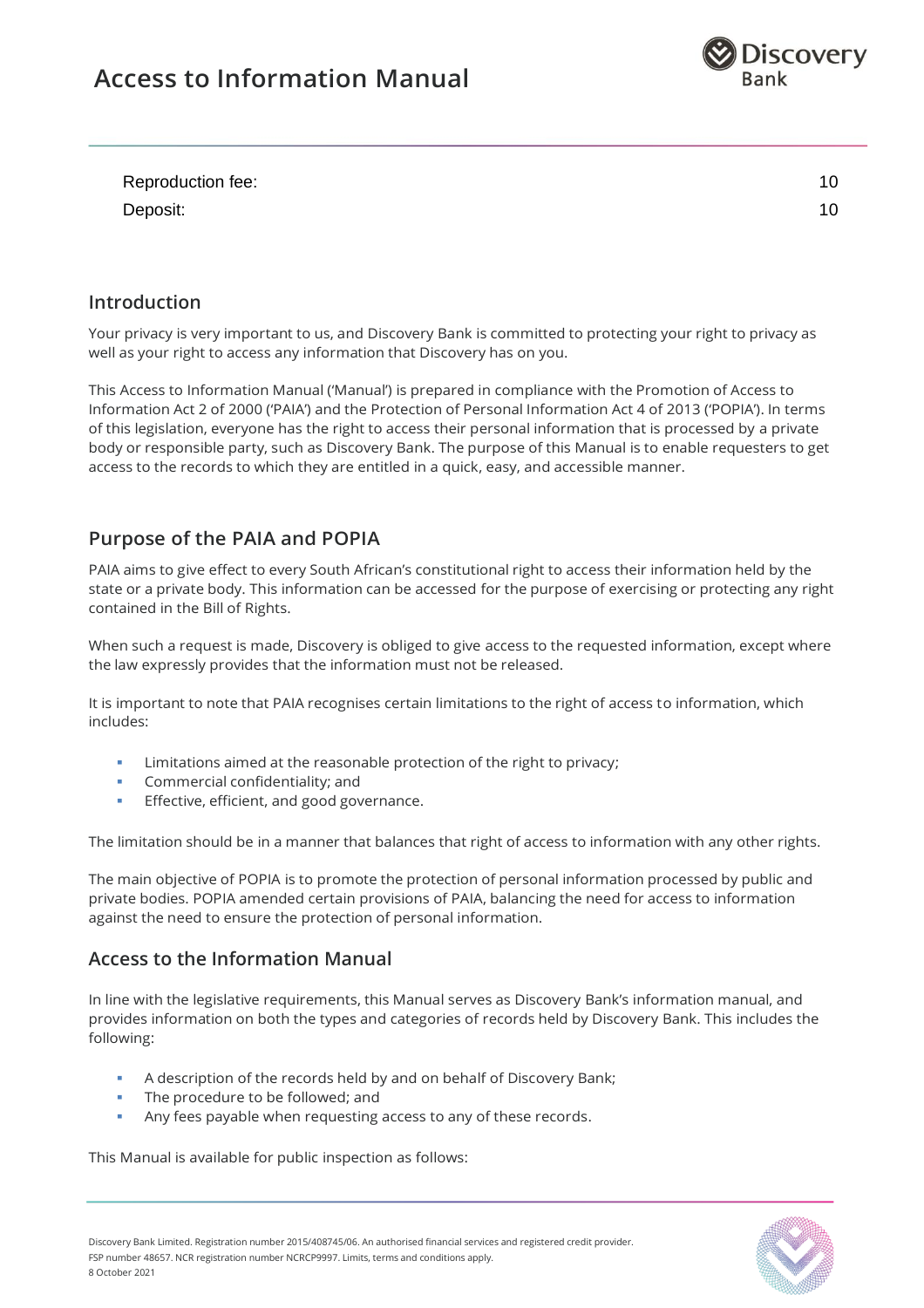

- At the physical address of any Discovery office;
- On the Discovery website (www.discovery.co.za):
- **•** On request by any person and upon payment of a reasonable prescribed fee; and
- **•** From the designated Information Officer.

A fee for a copy of the Manual shall be payable per each A4- size page photocopy made.

## <span id="page-2-0"></span>**Contact details**

| <b>General contact details</b> |                                  |  |  |
|--------------------------------|----------------------------------|--|--|
| Company name                   | Discovery Bank Limited           |  |  |
| Postal address                 | PO Box 786722, Sandton, 2146     |  |  |
| <b>Physical address</b>        | 1 Discovery Place, Sandton, 2146 |  |  |
| Telephone number               | 0800 07 96 97                    |  |  |
| Fax number                     | 011 324 4800                     |  |  |

| Information Officer contact details |                                   |  |  |
|-------------------------------------|-----------------------------------|--|--|
| <b>Information Officer</b>          | Hylton Kallner                    |  |  |
| Postal address                      | PO Box 786722, Sandton, 2146      |  |  |
| <b>Physical address</b>             | 1 Discovery Place, Sandton, 2146  |  |  |
| Telephone number                    | 011 529 1459                      |  |  |
| Email address                       | InformationOfficer@discovery.bank |  |  |

| Deputy Information Officer contact details |                                   |  |  |
|--------------------------------------------|-----------------------------------|--|--|
| <b>Deputy Information Officer</b>          | Craig Du Preez                    |  |  |
| Postal address                             | PO Box 786722, Sandton 2146       |  |  |
| <b>Physical address</b>                    | 1 Discovery Place, Sandton 2146   |  |  |
| Telephone number                           | 011 529 2772                      |  |  |
| Email address                              | InformationOfficer@discovery.bank |  |  |

#### <span id="page-2-1"></span>**South African Human Rights Commission: The PAIA Unit**

The South African Human Rights Commission compiled an official guide that contains information to assist a person wishing to exercise their right of access to information in terms of the Act. The same process applies to information sought in terms of POPIA. The guide on how to use the Act is available at www.sahrc.org.za.

As of 30 June 2021, the Information Regulator will take over regulatory duties (mandate functions) relating to the Act.

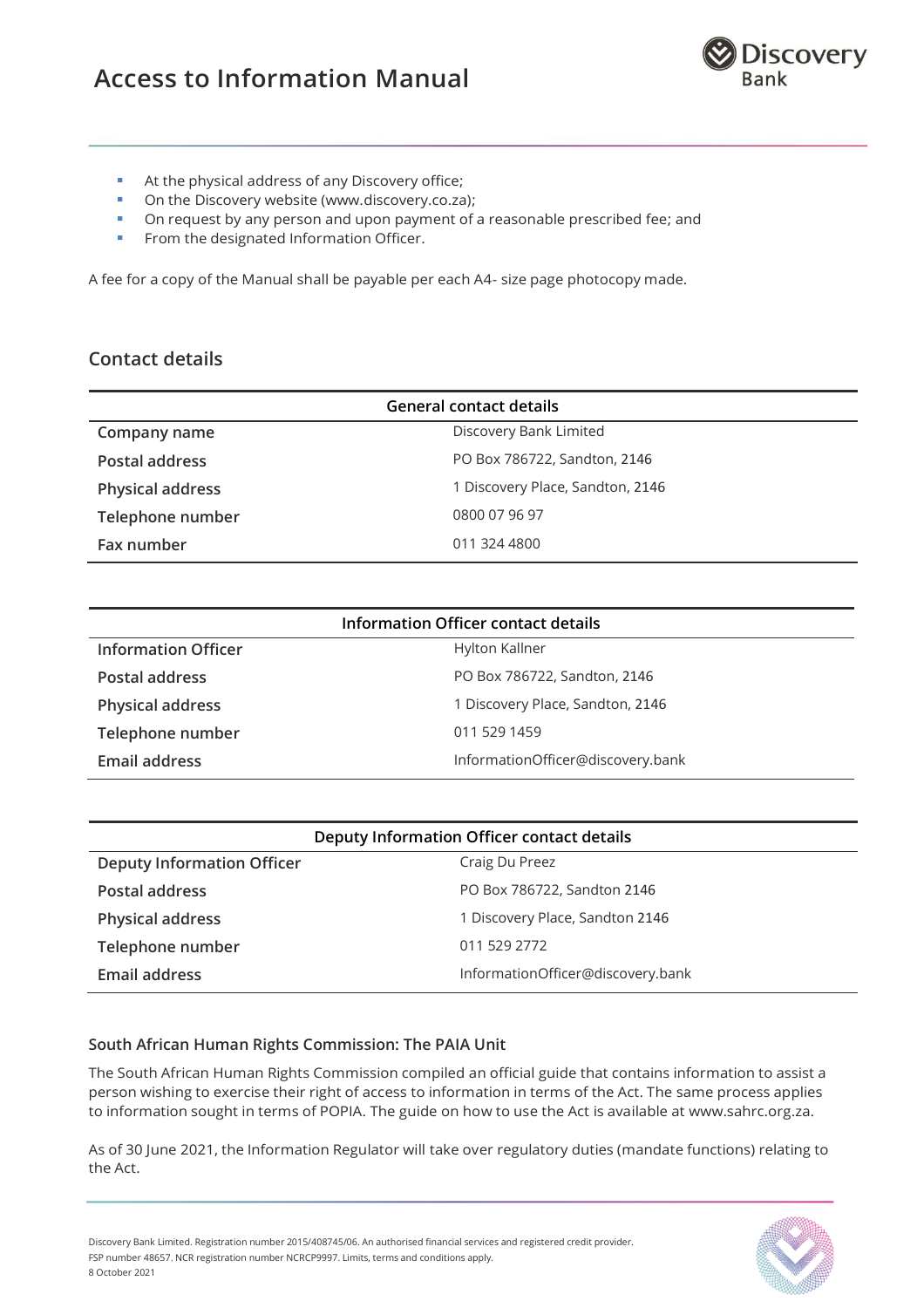

#### **Information Regulator details:**

The Information Regulator (South Africa) Postal address: PO Box 31533, Braamfontein, 2017 Physical address: JD House, 27 Stiemens Street, Braamfontein, Johannesburg Telephone number: +27 10 023 5207 Fax number: +27 11 403 0668 PAIA complaints email: [PAIAComplaints@inforegulator.org.za](mailto:PAIAComplaints@inforegulator.org.za) POPIA complaints email: [POPIAComplaints@inforegulator.org.za](mailto:POPIAComplaints@inforegulator.org.za) General enquiries email: [enquiries@inforegulator.org.za](mailto:enquiries@inforegulator.org.za)

## **Automatic disclosure**

Discovery Bank has made available a description of categories of records that are automatically available without a person having to request access in terms of this Manual. The below records are automatically available:

- **Product and Services Brochures;**
- Trade circulars:
- Pamphlets; and
- News and other Marketing Information.

## <span id="page-3-0"></span>**Records of Discovery Bank**

Discovery Bank will treat all your personal records as confidential, even if you are no longer a client. As a rule, we won't share anything about your accounts, name or address with anyone, including other companies in the Discovery Group, without your consent. By law, there are only four exceptional situations when we will share your information without written permission.

We have to share your information:

- 1. Because of a court case or we are legally compelled to do so;
- 2. If it is in the public interest to disclose information;
- 3. If our interests require disclosure (this will not be used as a reason for sharing information about you or your accounts such as your name and address) to anyone else including other companies in the Discovery Group for marketing purposes); and
- 4. You ask us to share your information or give us written permission to share your information.

Section 50 of the Act states that the person requesting information has access to any record of a private body if:

- That record is necessary for the exercise or protection of any right; or
- That person complies with the procedural requirements in the Act relating to a request for access to that record; or
- There is a refusal that's not in terms of the grounds for refusal in Part 3, Chapter 4 of the Act.

We may refuse to give you access to documents depending on the situation. We set out and explain these reasons in Section 5 of this manual.

We broadly classify and group records according to the following subjects and categories:

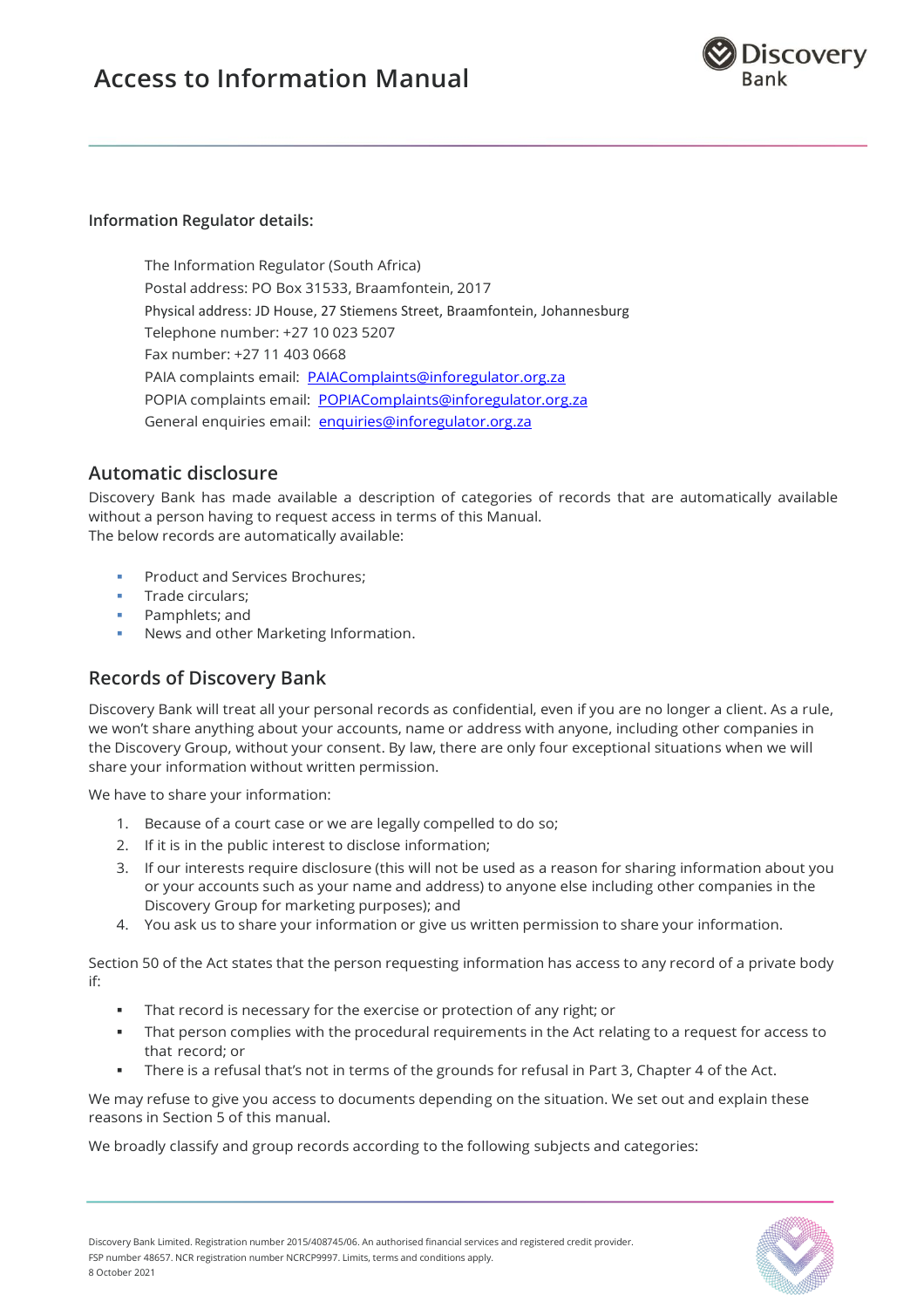

#### <span id="page-4-0"></span>**Personnel records:**

- Personal records that personnel provide;
- Records that a third party (external company or person) provides relating to personnel;
- **•** Conditions of employment and other personnel-related contracts and quasi-legal records;
- **EXECT:** Internal evaluation records and other internal records;
- Letters and documents relating to personnel; and
- **•** Training schedules and material.

*'Personnel'* refers to any person who works for or provides services to or on behalf of Discovery Bank. This person is paid for their work or should be paid for their work. Personnel also includes any other person who assists in carrying out or conducting the business of Discovery Bank as well as, without limitation, the trustees, all permanent, temporary and part-time staff, and contract workers.

#### <span id="page-4-1"></span>**Client-related records:**

- Records a client or secondary cardholder provides to Discovery Bank;
- Records a client or secondary cardholder provides to a third party (external person or organisation) acting for or on behalf of Discovery Bank;
- Records a third party provides concerninga client or secondary cardholder;
- Records generated by or within Discovery Bank relating to a client or secondary cardholder.

*'Client***'** refers to any natural or juristic entity that receives services from Discovery Bank. This includes prospective clients who submit applications to Discovery Bank, but which or who ultimately don't become Discovery Bank clients.

#### <span id="page-4-2"></span>**Discovery Bank records:**

These records include, but are not limited to, the records which affect Discovery Bank's own affairs:

- Financial records;
- **■** Strategic records;
- Operational records;
- Information technology policies and procedures; and
- Other policies and procedures.

#### <span id="page-4-3"></span>**Other party records:**

Discovery Bank may possess records affecting other parties including, but not limited to,contractors, suppliers, and service providers. These other parties can have records that belong to Discovery Bank such as:

- Personnel, client, or private body records which another party holds, as opposed to the records Discovery Bank holds;
- Records held by Discovery Bank relating to other parties, including without limitation, financial records, correspondence, contractual records, records the other party provides, and records third parties provide about contractors or suppliers.

#### <span id="page-4-4"></span>**Recipients to whom personal information may be supplied**

A requester is any person making a request for access to a record of, or held by, Discovery Bank. The requester is entitled to requesting access to the requester's own information, or information pertaining to third parties, where the requester has a legitimate interest to protect or is appropriately authorised. The access to information may be subject to a payment of fees in accordance with Annexure 1. Subject to the

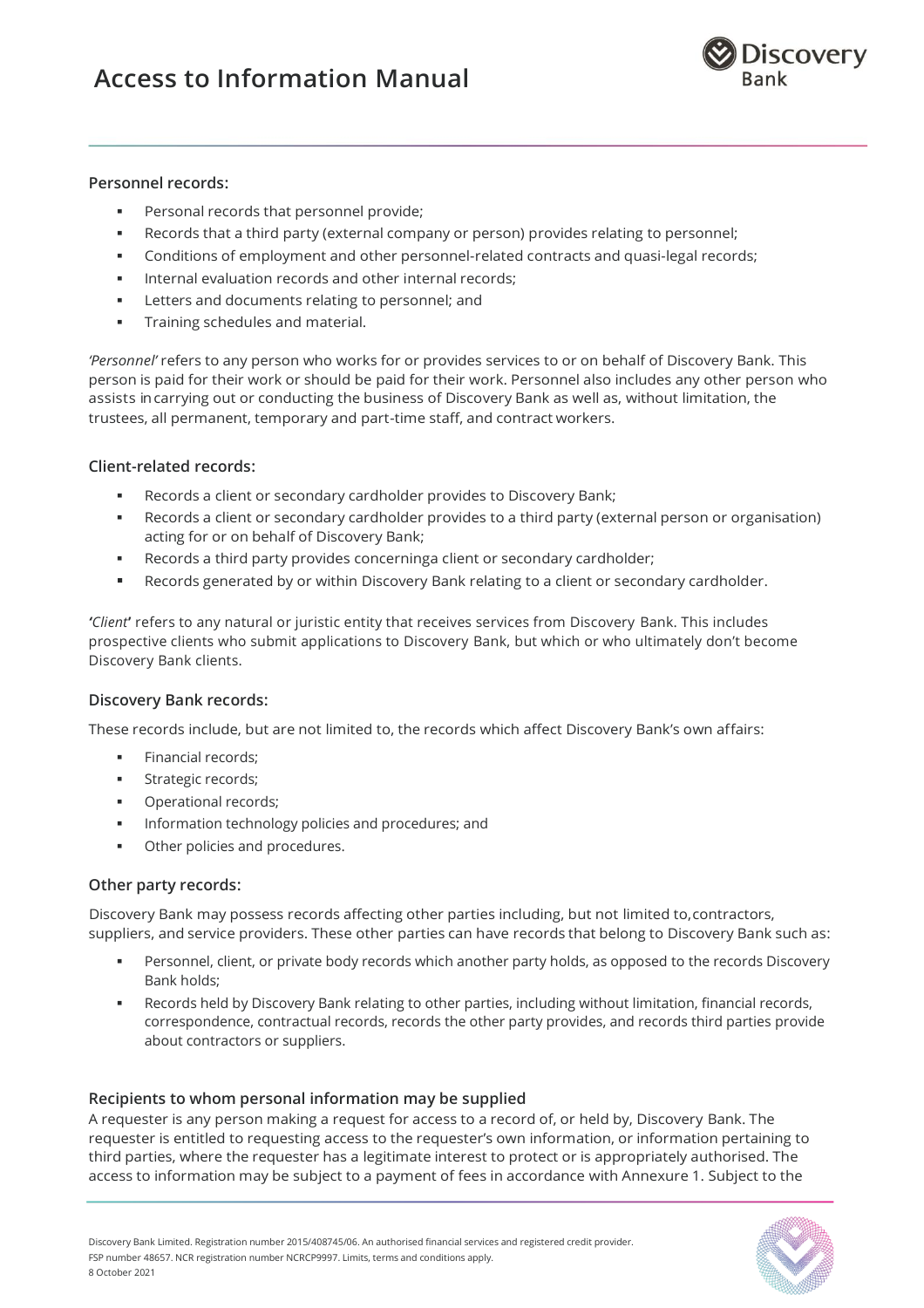

nature of the data, Discovery Bank may supply information or records to the following categories of recipients:

- Statutory oversight bodies, regulators or judicial commissions of enquiry making a request for data (such as the National Credit Regulator in terms of the National Credit Act 34 of 2005);
- Any court, administrative or judicial forum, arbitration, statutory commission or ombud making a request for data held by Discovery Bank in terms of the applicable rules (such as the Competition Commission in terms of the Competition Act 89 of 1998);
- **EXECT** South African Revenue Service, or another similar authority;
- A contracted third party who requires this information to provide a healthcare service to a client or any dependants on the client's health plan;
- Third parties with whom Discovery Bank have a contractual relationship for the retention of data (for example, third-party archiving services);
- **■** Research or academic institutions;
- Auditing and accounting bodies (internal and external);
- Anyone making a successful application for access in terms of PAIA; and
- **EXECUTE:** Subject to the provisions of POPIA and the National Credit Act 34 of 2005, Discovery Bank may share information about a client's creditworthiness with any credit bureau or credit providers, industry association or other association for an industry in which Discovery Bank operates.

#### <span id="page-5-0"></span>**Transborder flows of personal information**

Discovery Bank may transfer personal information to a third party who is in a foreign country to administer certain services. Personal Information may be stored in data servers hosted outside South Africa. However, Discovery Bank may only do so subject to the provisions of POPIA. Academic or market research may be conducted by a company within the Discovery Group and/or by a contracted research and survey provider, which may be inside or outside South Africa.

#### <span id="page-5-1"></span>**Security measures**

Discovery Bank takes extensive information security measures to ensure the confidentiality, integrity and availability of personal information in Discovery Bank's possession or under its control. Discovery Bank takes appropriate technical and organisational measures designed to ensure that personal data remains protected and secure against unauthorised or unlawful processing or access, and against accidental loss, destruction or damage.

## <span id="page-5-2"></span>**Grounds for refusal to access records**

Discovery Bank may refuse a request for information in these circumstances:

#### <span id="page-5-3"></span>**Compulsory protection of privacy of a third party who is a natural person:**

In South African law, '*natural person*' means an ordinary person as opposed to a legal entity like a company. We may refuse a request for access to records if sharing it would involve the unreasonable disclosure of personal information about a third party, including a deceased individual.

### <span id="page-5-4"></span>**Compulsory protection of commercial information of a third party:**

We may refuse a request for access to records if the record contains:

- Trade secrets of a third party (external person or organisation);
- Financial, commercial, scientific or technical information, other than trade secrets, of a third party if sharing the information would be likely to cause harm to the commercial or financial interests of that third party; or
- Confidential information a third party supplies of which the disclosure could reasonably:
	- Put that third party at a disadvantage in contractual or other negotiations; or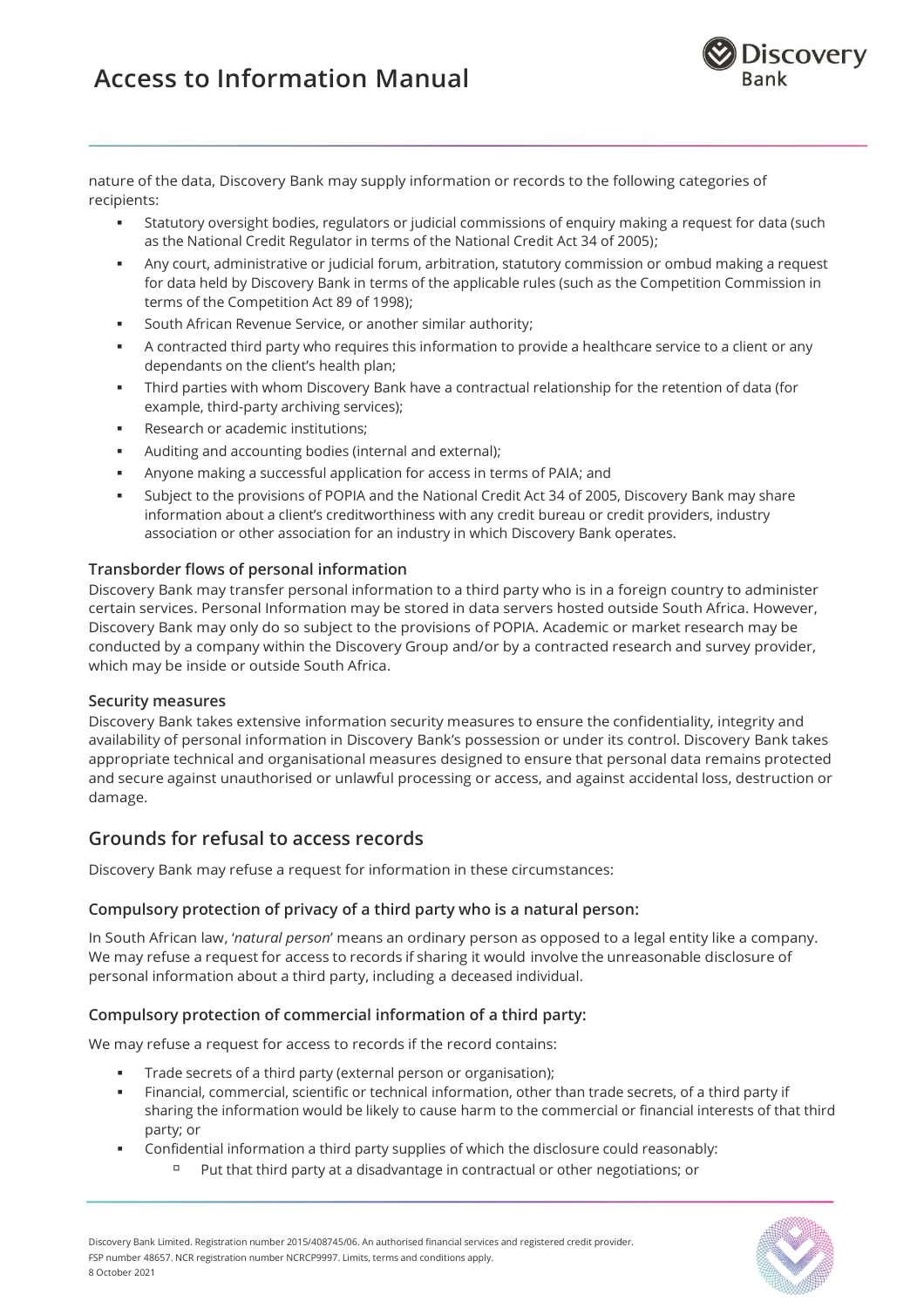

 $P$ ut that third party at a disadvantage in commercial competition.

#### <span id="page-6-0"></span>**We have to protect certain confidential information about a third party:**

We may refuse a request for access to records if sharing them would go against our duty of keeping an organisation or person's information confidential according to an agreement.

#### <span id="page-6-1"></span>**Compulsory protection of the safety of individuals, and protection of property:**

We may refuse a request for access to records:

- If sharing it could reasonably endanger the life or physical safety of an individual; or
	- □ If sharing it would be likely to cause harm to or impair the security of:
		- − A building, structure or system, including, but not limited to, a computer or communication system;
		- − A means of transport; or
		- − Any other property.
- **If keeping the information confidential protects methods, systems, plans or procedures to protect an** individual in line with a witness protection scheme; or
- To protect the safety of the public, or any part of the public, or the security of property.

#### <span id="page-6-2"></span>**Compulsory protection of records privileged from production in legal proceedings:**

We may refuse a request for access to records if the record is privileged from production in legal proceedings unless the person entitled to the privilege gives us written permission to share the record.

#### <span id="page-6-3"></span>**Commercial information of a private body:**

We may refuse a request for access to records if the record:

- Contains trade secrets of the private body;
- Contains financial, commercial, scientific or technical information, other than trade secrets of the private body, the disclosure of which would be likely to cause harm to the commercial or financial interests of the body;
- Contains information, which if shared could reasonably be expected:
	- □ To put the private body at a disadvantage in contractual or other negotiations; or
	- To prejudice the body in commercial competition.
- Is a computer program, as defined in section 1(1) of the Copyright Act 98 of 1978 as amended, owned by the private body, except when necessary to give access to a record to which access is granted in terms of this Act.

#### <span id="page-6-4"></span>**Compulsory protection of research information of a third party and protection of research information of a private body:**

We may refuse a request for access to records if the record:

- **•** Contains information about research being carried out or going to be carried out by or on behalf of a third party, the disclosure of which would be likely to expose:
	- The third party;
	- □ A person that is or will be carrying out the research on behalf of the third party; or
	- The subject matter of the research, to serious disadvantage.
- Contains information about research being or to be carried out by or on behalf of the private body, the disclosure of which would be likely to expose:

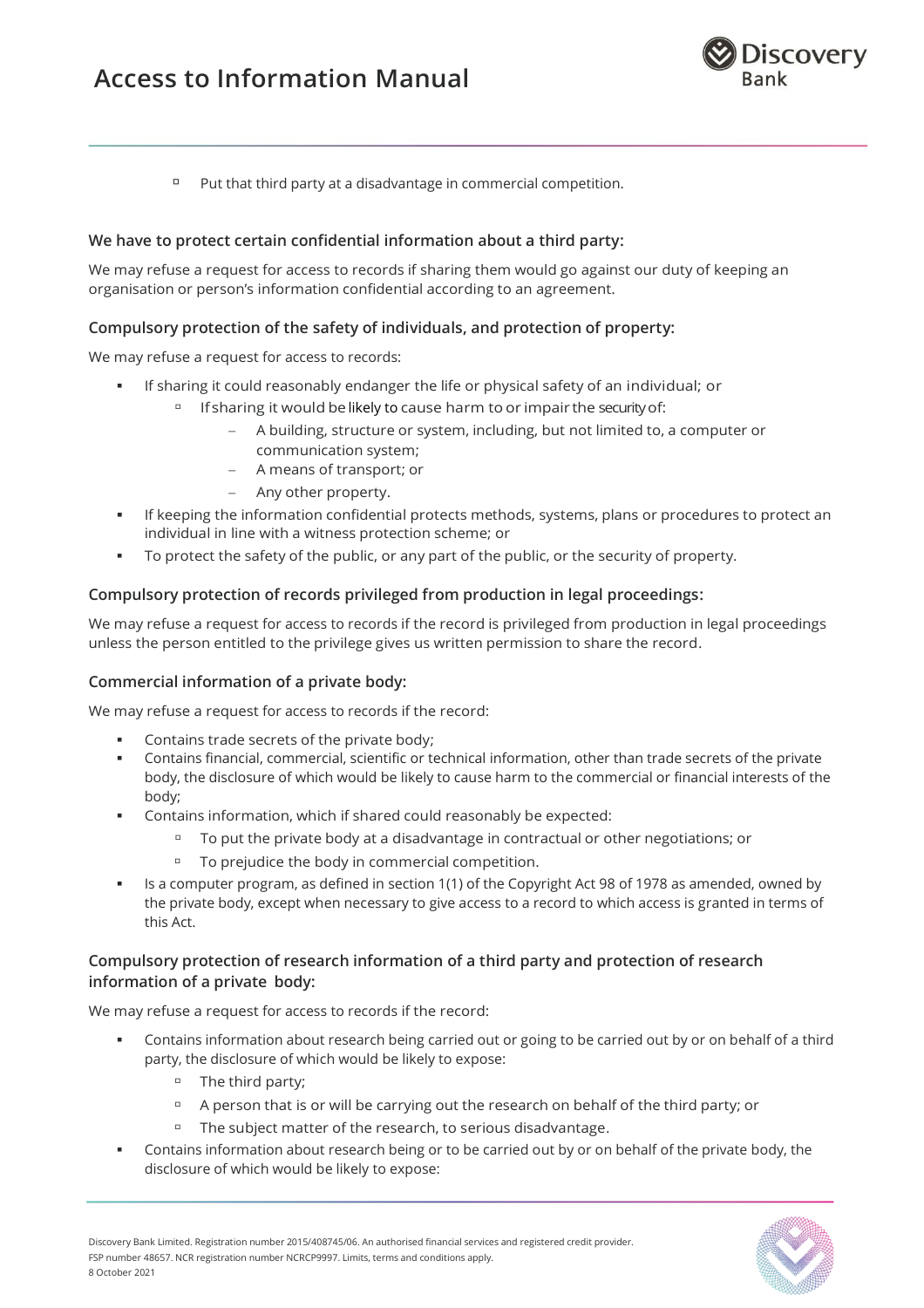

- The private body;
- □ A person that is or will be carrying out the research on behalf of the private body; or
- The subject matter of the research to serious disadvantage.

<span id="page-7-0"></span>**We may refuse a request for access to records that are made jokingly or upsetting or which involve an unreasonable diversion of resources.**

## <span id="page-7-1"></span>**Access to records that Discovery Bank holds**

A requester requiring access to information held by Discovery Bank must complete the Access Request Form or visit **[www.discovery.co.za](http://www.discovery.co.za/)** to complete the online form. The manual form must be submitted to the Information Officer at the postal address, physical address or email address provided. The requester must pay an access request fee (and a deposit, if applicable).

- **The Access Request Form must contain enough details to enable the Information Officer to identify:** 
	- The records requested
	- The proof of identity of the requester
	- The form of access required if the request is granted
	- The email address, postal address, or fax number of the requester.
	- □ If the request is made on behalf of another person, then the requester must submit proof of the capacity in which the requester is making the request. This information must be to the reasonable satisfaction of the Information Officer and the requester must clearly disclose the nature of the right they wish to protect, and why the requested information is necessary to exercise or protect such a right.
	- □ If an individual is unable to complete the prescribed form because of illiteracy or disability, such a person may make the request orally.
	- The requester will be informed whether access has been granted or denied. If, in addition, the requester requires the reasons for the decision in any other manner, the requester must state the manner and the particulars so required.

## <span id="page-7-2"></span>**Third-party notification**

Discovery Bank will take all reasonable steps to inform a third party to whom a requested record relates if the disclosure of that records would involve the disclosure of any of the following:

- Personal information about that third party
- Trade secrets of that third party
- Financial, commercial, scientific, or technical information (other than trade secrets) of that third party, the disclosure of which would be likely to cause harm to the commercial or financial interests of that third party
- **EXED** Information supplied in confidence by a third party, the disclosure of which could reasonably be expected to put that third party at a disadvantage in contractual or other negotiations
- **•** Information about research being, or to be, carried out by or on behalf of a third party, the disclosure of which would be likely to expose the third party, a person that is or will be carrying out the research on behalf of the third party, or the subject matter of the research, to serious disadvantage.

In addition, Discovery Bank will take all reasonable steps to inform a third party to whom a requested record relates if the disclosure of that records would lead to any of the following:

Prejudice to that third party in commercial competition



Discovery Bank Limited. Registration number 2015/408745/06. An authorised financial services and registered credit provider. FSP number 48657. NCR registration number NCRCP9997. Limits, terms and conditions apply. 8 October 2021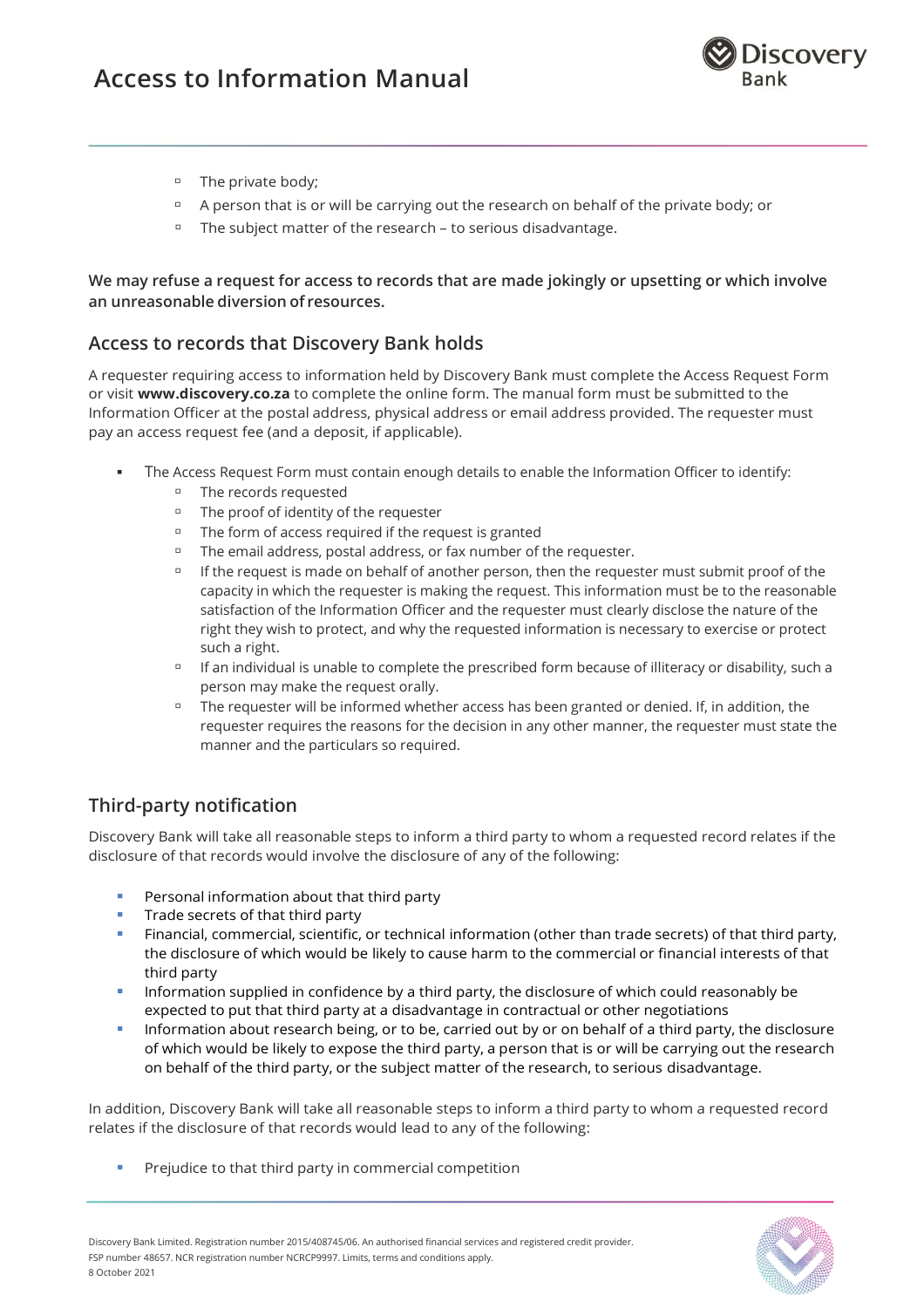

An action for breach of a duty of confidence owed to a third party in terms of an agreement

Discovery Bank will inform the third party as soon as reasonably possible, but in any event, within 21 days after that request is received.

Within 21 days of being informed of the request, the third party may do one of the following:

- Make written or oral representations to the Information Officer, explaining why the request for access should be refused
- Give written consent for the disclosure of the record to the requester.

Discovery Bank will notify the third party of the outcome of the request. If the request is granted, adequate reasons for granting the request will be given.

The third party may lodge a complaint to the Information Regulator or an application with a court against the decision within 30 days after notice is given, after which the requester will be given access to the record after the expiry of the 30-day period.

### <span id="page-8-0"></span>**Decision**

Discovery Bank will, within 30 days of receiving the request, decide whether to grant or decline the request and give notice with reasons (if necessary).

The 30-day period which Discovery Bank has to decide whether to grant or refuse the request may be made longer if the request is for a large volume of information or whether the request requires a search for information and the information can't reasonably be obtained within the original 30-day period. The Information Officer will use our digital channels to notify the requester in writing if there needs to be an extension.

## <span id="page-8-1"></span>**Remedies available when Discovery Bank refuses a request for information**

Discovery Bank does not have internal appeal procedures. Therefore, the decision made by the Information Officer is final. Requesters who are dissatisfied with a decision of the Information Officer may exercise external remedies at their disposal.

All complaints by a requester or a third party can be made to the Information Regulator or a court, in the manner prescribed below.

### <span id="page-8-2"></span>**Complaints to the Information Regulator**

The requester or third party may submit a complaint in writing to the Information Regulator, within six months of the decision, alleging that the decision was not compliant with the provisions of the legislation. The Information Regulator will investigate the complaint and reach a decision, which may include a decision to investigate, to take no further action, to conciliate the matter or to refer the complaint to the Enforcement Committee. The Information Regulator may serve an enforcement notice confirming, amending, or setting aside the impugned decision, which must be accompanied by reasons.

### <span id="page-8-3"></span>**Application to court**

An application to court maybe brought in the ordinary course. For this purpose, any reference to an application to court includes an application to a relevant Magistrate's Court.

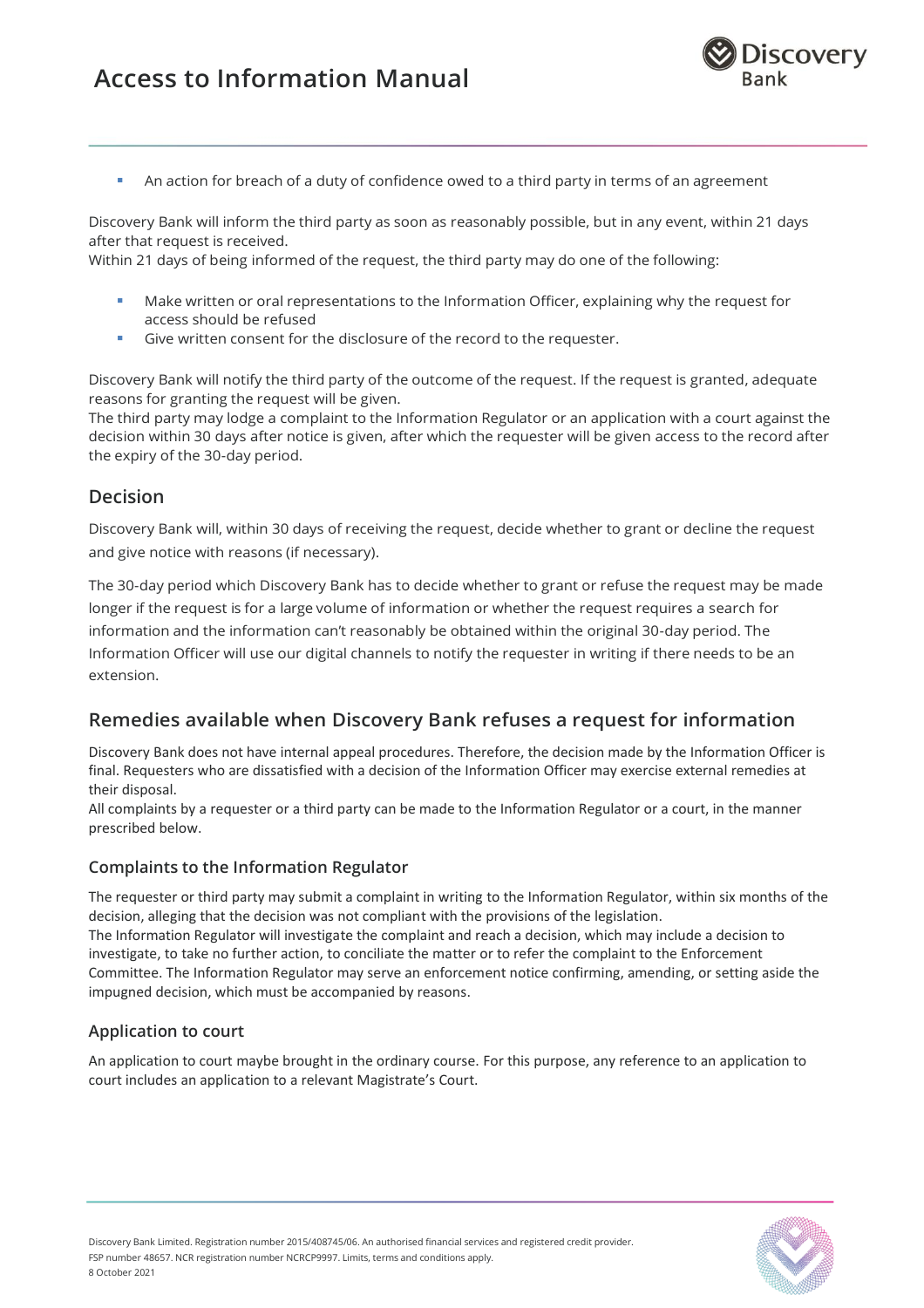

## <span id="page-9-0"></span>**Annexure 1: Fees**

#### <span id="page-9-1"></span>**Payment of Fees**

Payment details can be obtained from the Information Officer. Payment can be made by direct deposit into the nominated Discovery bank account. Proof of payment must be attached to the Access Request Form along with the other required documentation.

The following fees are (or may be) payable:

- Request fee
- Access fee
- Reproduction fee

#### <span id="page-9-2"></span>**Request fees:**

The requester must pay an initial request fee when submitting the Access Request Form. The prescribed fee is set out below in Annexure 1.

#### <span id="page-9-3"></span>**Access fees:**

If the request for access is successful, an access fee must be paid prior to the release of the records by Discovery. This fee is for the search, reproduction and/or preparation of the record(s). The access fee will be calculated based on the prescribed fees set out below in this annexure.

#### <span id="page-9-4"></span>**Reproduction fee:**

This fee applies to documents or records that are voluntarily disclosed (see 'Automatic Disclosure' in the Discovery Access to Information Manual). This is for reproduction, copying and transcribing the relevant documents or records. The reproduction fee will be calculated based on the prescribed fees set out below in this annexure.

#### <span id="page-9-5"></span>**Deposit:**

If the search for, and the preparation of, the record for disclosure would, in the opinion of the Information Officer, require more than 6 hours, the requester may be required to pay as a deposit one third of the access fee (the fee which will be payable if the request is granted).

If a deposit has been paid in respect of a request for access which is subsequently refused, then the Information Officer must refund the deposit in full to the requester.

The requester must pay the prescribed fee before any processing, or any further processing, can take place.

Discovery Bank reserves the right to waive the fees payable subject to the type and categories of information requested as well as the effort required to provide access to the requested information. The requester may lodge a complaint with the Information Regulator or an application with a court against the tender or payment of the request and access fees or deposit if Discovery Bank declines the requester's request to waive the fees.

Where Discovery Bank receives a request for access to information held on a person other than the requester and the Information Officer, upon receipt of the request, is of the opinion that the preparation of the required record of disclosure will take more than 6 hours, a deposit is payable to the requester.

The amount of the deposit is equal to one third of the amount of the applicable access fee.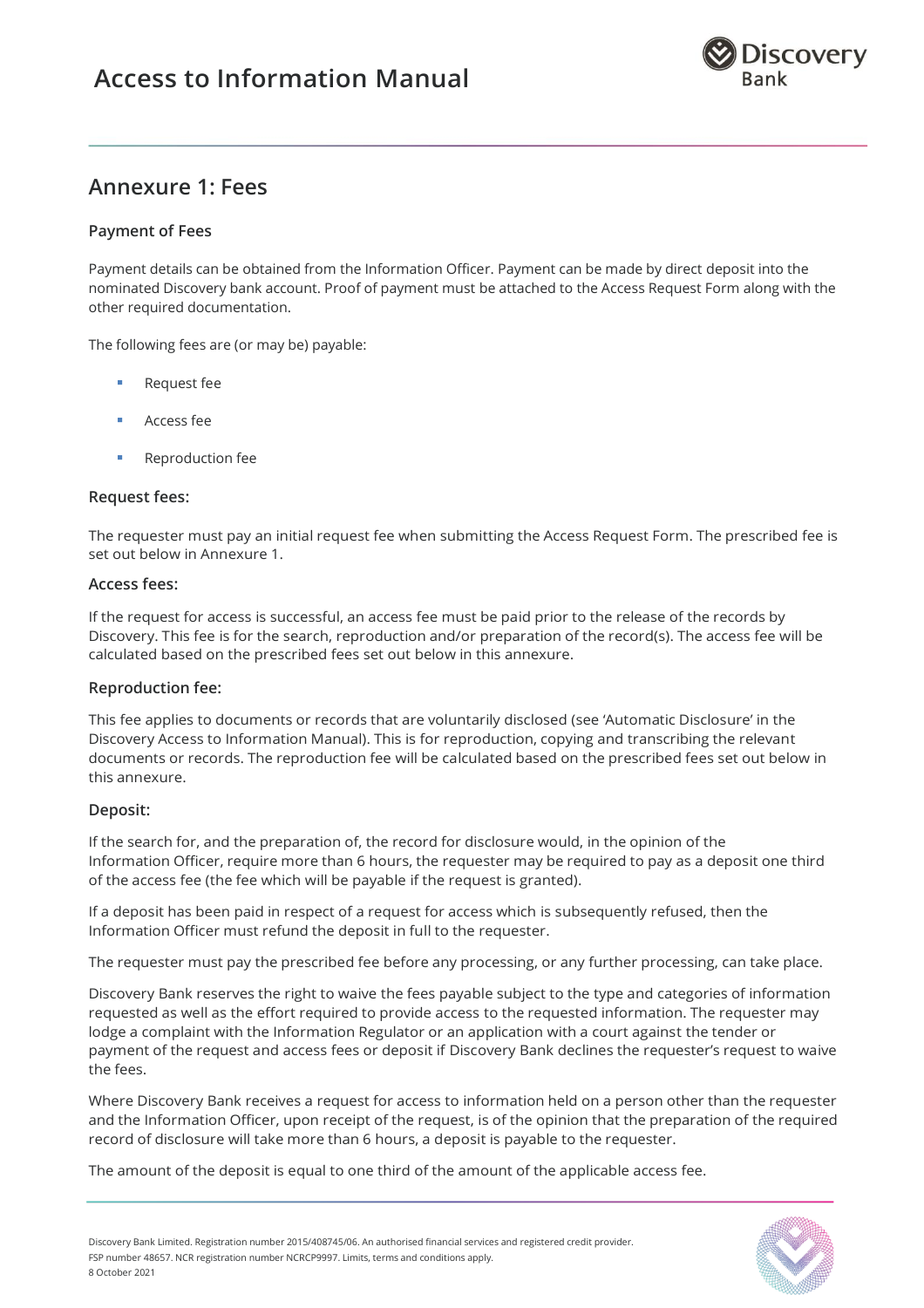

**Please note:** In terms of Regulation 8, value-added tax (VAT) must be added to all fees prescribed in terms of the Regulations. Therefore, the fees reflected above include VAT.

#### **REPRODUCTION AND ACCESS FEES**

8 October 2021

Where Discovery Bank has voluntarily provided the Information Regulator with a list of categories of records that will automatically be made available to any person requesting access thereto, the only charge that may be levied for obtaining such records will be a fee for reproduction of the record in question.

| Applicable fees for reproduction (including VAT)                                                                           | <b>Amount in rand</b>                                                          |
|----------------------------------------------------------------------------------------------------------------------------|--------------------------------------------------------------------------------|
| For every photocopy of an A4-size page or part thereof                                                                     | 2.00                                                                           |
| For every printed copy of an A4-size page or part thereof held on a computer<br>or in electronic or computer-readable form | 2.00                                                                           |
| For a copy in a computer-readable form on compact disc                                                                     |                                                                                |
| - If provided by the requestor                                                                                             | 40.00                                                                          |
| - If provided to the requestor=                                                                                            | 60.00                                                                          |
| For a copy in a computer-readable form on flash drive (provided by the<br>requestor)                                       | 40.00                                                                          |
| A transcription of visual images for an A4-size page or part thereof                                                       | Service to be outsourced. Will<br>depend on quotation from<br>service provider |
| For a copy of visual images                                                                                                | Service to be outsourced. Will<br>depend on quotation from<br>service provider |
| A transcription of an audio record, for an A4-size page or part thereof                                                    | 24.00                                                                          |
| For a copy of an audio record on flash drive (provided by requestor)                                                       | 40.00                                                                          |
| For a copy of an audio record on compact Discovery                                                                         |                                                                                |
| If provided by requestor                                                                                                   | 40.00                                                                          |
| If provided to requestor                                                                                                   | 60.00                                                                          |
| <b>Request fees</b>                                                                                                        |                                                                                |
| The request fee payable by every requester                                                                                 | 140.00                                                                         |